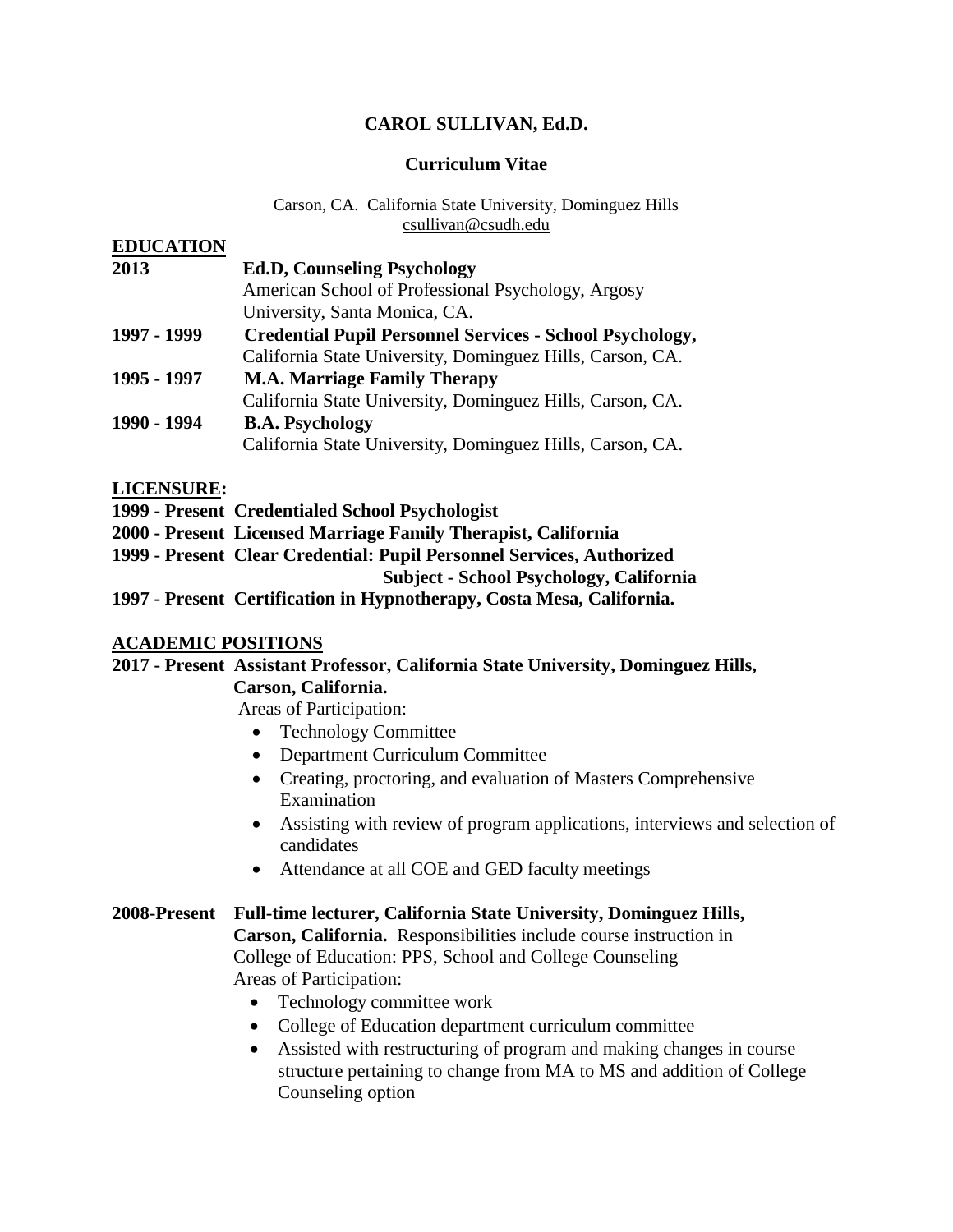- Creating, proctoring, and evaluation of Masters Comprehensive Examination
- Collaboration to enhance curriculum and collaboration across multiple disciplines within the PPS program
- Lead panelist presenting issues relating to school wide crises
- Interim supervision of on-campus Graduate Counseling Organization for current and alumni counseling students
- Assisting with review of program applications, interviews and selection of candidates
- Attendance at all COE and GED faculty meetings

# **2000- 2008 Adjunct Instructor, California State University, Dominguez Hills, Carson, California.** Responsibilities include course instruction in Graduate Education: Counseling and School Psychology; and Department of Health and Human Services: School of Education and School of Marriage Family Therapy Courses of Instruction:

- Human Diversity
- Multicultural and Legal Issues in Counseling and School Psychology
- Leadership and Development of Educational Systems
- Counseling Theories
- Principles of Educational and Psychological Assessment
- Group Dynamics for Personal Growth
- Seminar in Techniques of Individual Counseling
- Seminar in Techniques of Group Counseling
- Counseling Children, Youth and Families
- Violence Prevention and Crisis Intervention
- Seminar in Functional Analysis and Behavior Change
- Assessment: Linguistically and Culturally Diverse Populations
- Capstone: Preparation for School Counseling: Masters Examination
- Fieldwork in School Counselors
- Fieldwork for School Psychologists
- Current Issues In Marriage and Family Therapy
- Practicum in MFT

## **CLINICAL EXPERIENCE**

## **2000-Present Private Practice, Marriage Family Therapy, Los Angeles, CA.**

## **1998 - 2002 MFT Intern/School Psychologist Candidate, Brentwood,**

 **California.** Responsibilities included:

- Assessments, diagnosis and recommendations for students referred for academic and behavioral difficulties
- Writing psychoeducational reports
- Conducting individualized education plan meetings with parents, teachers and students to address the results of psychoeducational assessments
- Preparation of and implementation of school wide crisis plans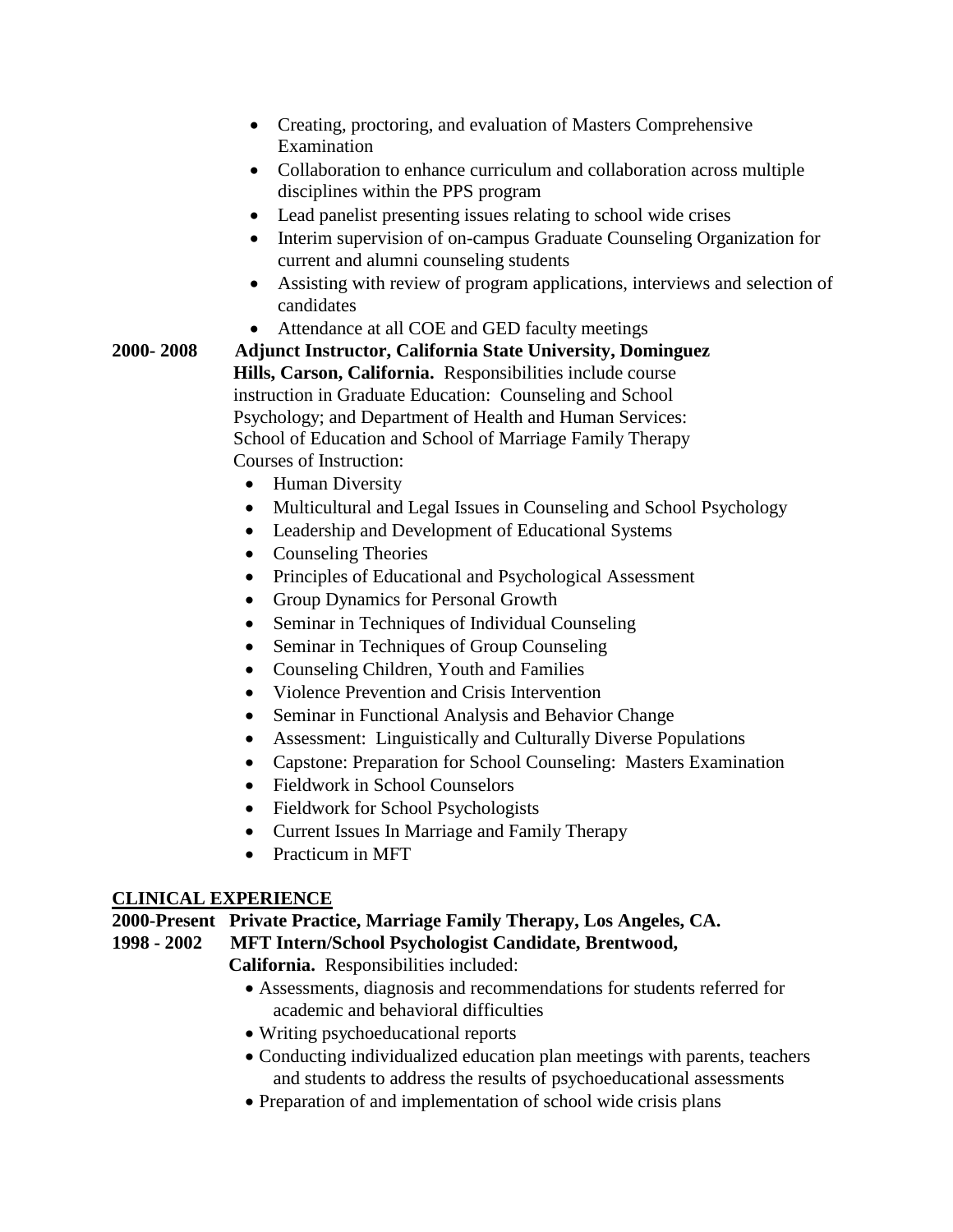- Group and individual counseling addressing conflict resolution and anger management with students, staff and administration
- Consultation with parents, teachers, and administration

**1996 – 1998 MFT Intern, Brief Psychotherapy and Family Counseling,**

 **Whittier, California.** Private practice internship with assigned responsibilities to include:

- Individual, group and family counseling
- Issues pertaining to women and children with specific emphasis on incest, child abuse, and domestic violence
- Effective communication training for individuals and couples

**1992 - 1997 MFT Trainee at the Southeast Area Counseling Center, Santa Fe Springs, California.** Responsibilities included individual and group therapy to include assessment, diagnosis and treatment implementation for children and adults. Issues included:

- Sexual abuse, sexual dysfunction, sexual identity issues
- Grief and loss
- Drug and chemical dependency
- Domestic violence and other legal system concerns

## **PROFESSIONAL CONSULTING**

# **2007 - Present Founder of PSYCH CONSULTING, Los Angeles, California.**

Private and public school consultation firm. Provider of school counseling and psychological services to ethnically and linguistically diverse elementary, middle, and high school students. Services include:

- assessment, diagnosis, treatment planning, and intervention strategies
- working with district personnel to evaluate educational programs
- consultation to include enhancement of organizational structure curriculum, teaching styles and student productivity.

## **2007- Present Founder and Senior Partner, PSYCH CONSULTING. Educational and Clinical Consultations, Los Angeles, CA.**

- Consultant to elementary, secondary, and high schools in the areas of:
- effectiveness of organizational structure
- curriculum
- multiple teaching strategies and methods to increase student productivity and success
- WASC accreditation procedures and process
- implementation of school bullying programs
- collaboration on legal and ethical considerations when working with parents and outside organizations
- implementation of in class strategies for working with students with learning challenges

## **2000 - 2007 Partner, C/C CONSULTING, Brentwood, California.** Private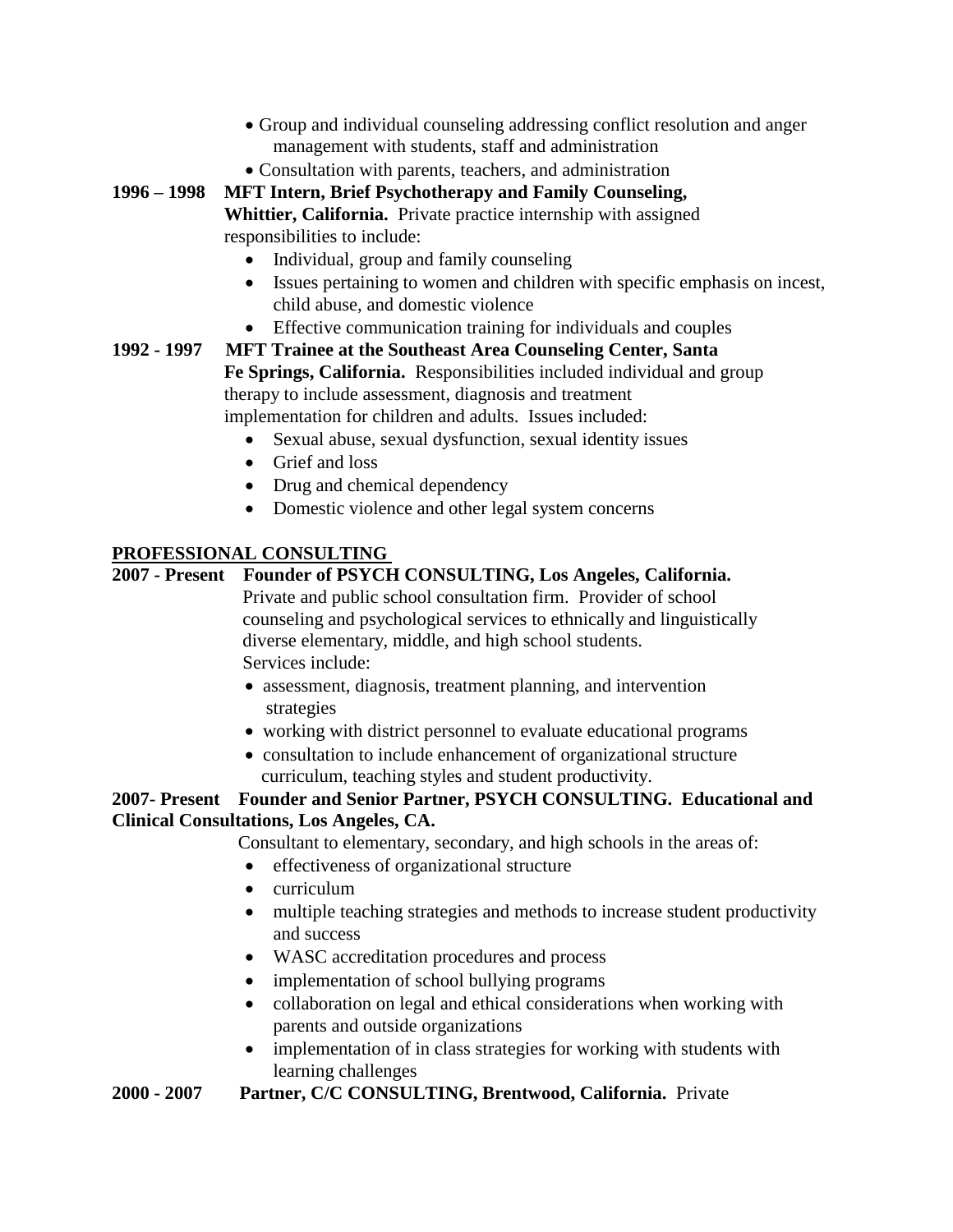Practice consultation firm and provider of comprehensive psychoeducational services for elementary and middle school students. Services provided:

- psychoeducational assessment; diagnosis and treatment
- group and individual counseling; workshops and seminars
- curriculum enrichment
- participation in WASC accreditation preparation and presentation

## **2004 - Present School Psychologist, South Bay and Los Angeles, CA.**

Contracted to consult with various public school districts (LAUSD, Long Beach Unified, Torrance Unified and Wittier Unified districts) in a collaborative effort to best meet the needs of students in private education with specific learning challenges. In order to provide collaborative exchanges between students, parents, and public school representatives, the following services are provided:

- Attendance at IEP meetings as an advocate for parents and students who qualify for special provisions within public educational systems.
- Evaluate student learning through administration of battery assessments along with interpretation of assessment results provided by public school psychologists. Creation of adjustments based on IEP information and private
	- evaluations generated by testing psychologists
- Consultation with school psychologists and counselors from the aforementioned districts as support for their endeavors to meet the needs of students who qualify for services but do not attend public schools.
- Curriculum advisement
- Administration and interpretation of psychoeducational assessments for students experiencing academic, social, and/or emotional difficulties
- Interpretation of externally generated psychoeducational evaluations and additional assessments leading to creation of educational and behavioral adjustments
- Individual and group counseling for students ranging in age from 4 to 14 years of age (Transitional kindergarten through 8<sup>th</sup> grade)
- In-service workshops for teachers and parents addressing parenting strategies, grief and loss, student safety, technological dangers, etc.
- Creation and implementation of Crisis Plans for school wide safety
- Consultation with administration regarding best practices in education

## **PUBLICATIONS**

**2015** - Sullivan, C. & Mancillas, A. (2015). Stigma toward seeking mental health services among graduate counseling students. *VISTAS 2015*. Retrieved from [https://www.counseling.org/knowledge-center/vistas/by-subject2/vistas-education-and-](https://www.counseling.org/knowledge-center/vistas/by-subject2/vistas-education-and-supervision/docs/default-source/vistas/stigma-toward-seeking-mental-health-services-among-graduate-counseling-students)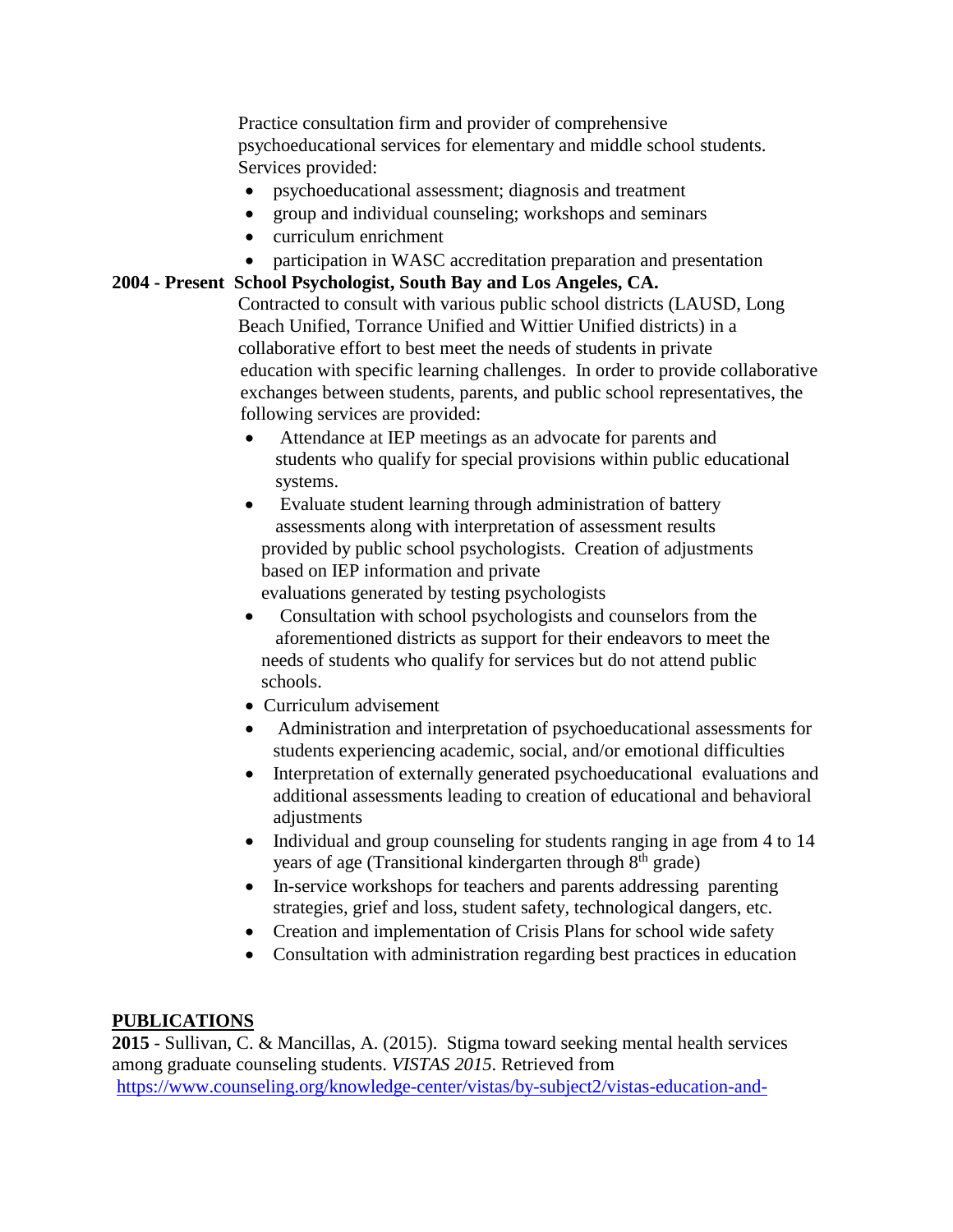[supervision/docs/default-source/vistas/stigma-toward-seeking-mental-health-services-among](https://www.counseling.org/knowledge-center/vistas/by-subject2/vistas-education-and-supervision/docs/default-source/vistas/stigma-toward-seeking-mental-health-services-among-graduate-counseling-students)[graduate-counseling-students](https://www.counseling.org/knowledge-center/vistas/by-subject2/vistas-education-and-supervision/docs/default-source/vistas/stigma-toward-seeking-mental-health-services-among-graduate-counseling-students)

**2016 –** Contributor to a series in Educational Leadership for Social Justice.

Sapp, J. (2016). *Dear Gay, Lesbian, Bisexual, and Transgender Teachers: Letters of Advice*. Information Age Publishing, Charlotte, NC.

**2018-2019** - Current research in progress:

- *Self-Reflection: A Path Toward Personal and Professional Authenticity*
- *The Effects of Collaboration in an Educational Environment on Counseling Professionals*
- *School Counselors and Special Education Teachers in Training: The Efficacy of Pre Service Collaboration*
- *Counselors in Leadership Positions: Defining Counselors as Integral to the Leadership Team in Education.*

## **CONFERENCE PRESENTATIONS**

**2017** Values Conference, "Stand Up and Speak Out". Presentation topic: Self-Reflection: The path Toward Personal and Professional Authenticity. Los Angeles, CA

**2017** CAPEA Leadership Conference, "Creating a Culture of Success in Turbulent Times". Presentation topic: Reflection, Authenticity, Sand Leadership Using the Constructivist Protocol. San Diego, CA. Publication pending.

## **SCHEDULED CONFERENCE PRESENTATIONS**

**2019** Council for Exceptional Children (CEC) Convention and Expo, January 29 – February 2, Indianapolis, Indiana. Poster Session Topic: *Interdisciplinary Learning: Collaborative Experiences between Pre-service, Special Education Teachers and School Counselors.*  Submission for publication pending.

**2019** Hawaii International Conference on Education*: Counselors and Special Educators in Training: The Efficacy of Collaborative Efforts*. January 5 to January 8, 2019 in Honolulu, Hawaii. Submission for publication pending.

## **HONORS AND AWARDS**

- **1997** Phi Kappa Phi Honor Society
- **1997** President's Honor List: Award for Academic Excellence
- **1997** Who's Who Among Students in American Universities and Colleges
- **2000** Dean's List
- **2000** Magna Cum Laude

## **PROFESSIONAL MEMBERSHIPS**

- **2000 - Present** American Psychological Association
- **2000 - Present** California Association of Marriage Family Therapists
- **2000 - Present** National Association of School Psychologists